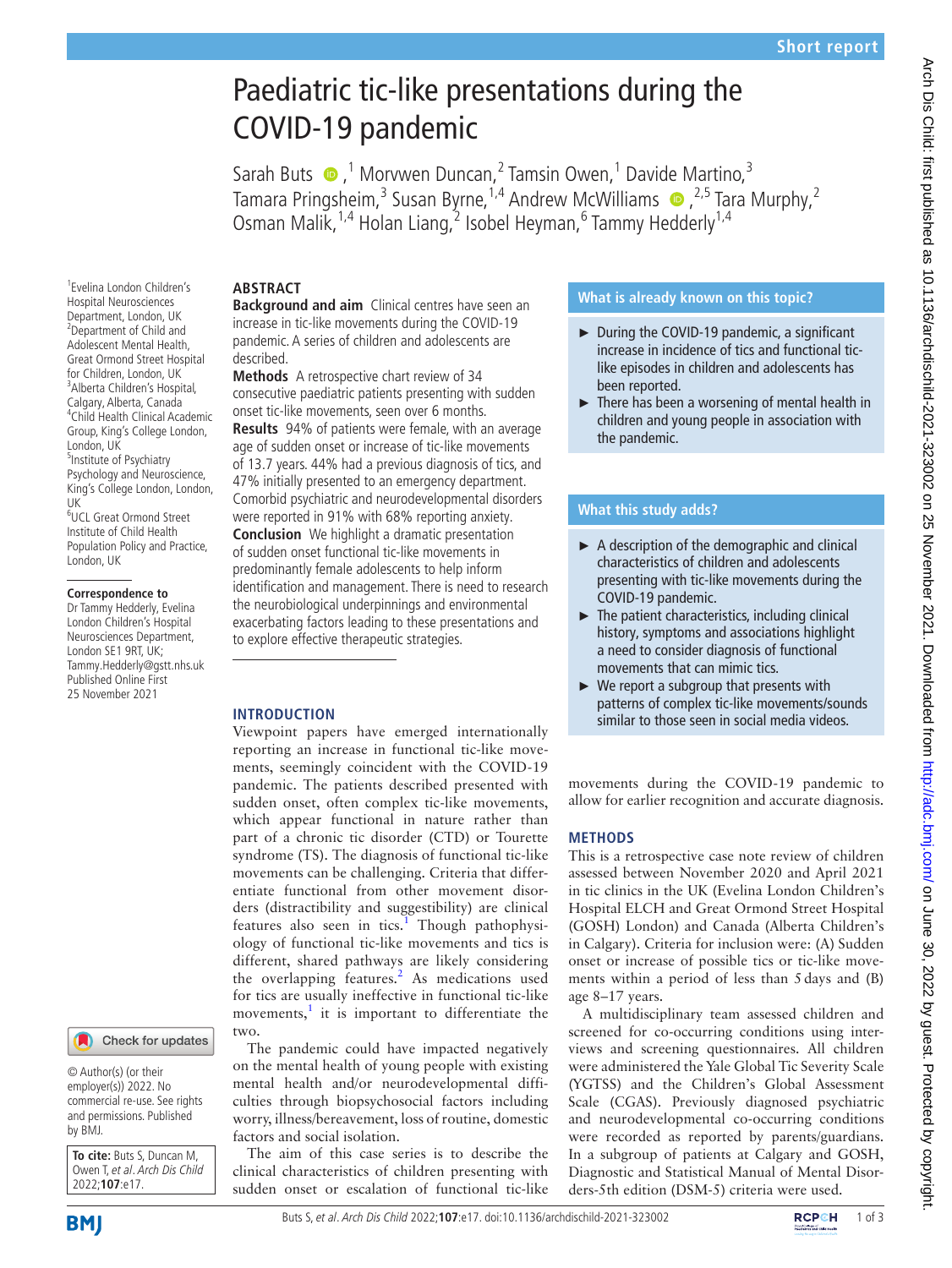| $m_{\rm c}$ movements (bour can contende)                     |                                                         |                                                                                                              |
|---------------------------------------------------------------|---------------------------------------------------------|--------------------------------------------------------------------------------------------------------------|
|                                                               | <b>Tics/Tourette</b><br>syndrome (TS)<br>(references)   | <b>Functional tic-like</b><br>movements*                                                                     |
| Gender                                                        | M > F 4:1 <sup>4</sup>                                  | $F > M$ 9:1                                                                                                  |
| Age of onset tics/tic-like<br>movements (year)                | $4 - 6^4$                                               | 13.7                                                                                                         |
| Anxiety                                                       | 20%4                                                    | 68% reported, clinically<br>diagnosed in 50%                                                                 |
| ASD                                                           | $5\% - 15\%$ <sup>3</sup>                               | 12% repor ted +57%<br>clinically suspected (50%<br>clinically diagnosed<br>in subset of 14 GOSH<br>patients) |
| CGAS                                                          | Mean 59 (SD 7.9) <sup>4</sup>                           | Median 45 (range<br>$35 - 75$                                                                                |
| Waxing and waning                                             | Often present                                           | 32%                                                                                                          |
| Premonitory urge                                              | $77\%$ <sup>4</sup>                                     | 62% +                                                                                                        |
| Suppressibility                                               | Often present                                           | 59%                                                                                                          |
| Pali/echo/copro-like phenomena                                | Coprolalia and<br>copropraxia in 12.4%-<br>$28\%^{5}$ ‡ | 77%                                                                                                          |
| First tics started in head/neck/<br>rostrocaudal presentation | $90%^{4}$                                               | 62%                                                                                                          |
| Yale Global Tic Severity Score                                | Mean $254$                                              | Mean 62.6 (SD 19)                                                                                            |
| Watching videos of 'tics' on<br>social media                  | Unknown                                                 | 77%                                                                                                          |

<span id="page-1-0"></span>**Table 1** Pointers to clinically differentiate tics from functional tic- $\frac{1}{2}$ 

\*Based on 34 patients presenting with functional tic-like movement to specialist tic clinics (1 October 2020–30 April 2021) in London, UK and Calgary, Canada. †This study lacks qualitative data, and we can thus not differentiate the types of urges in this series from those described in patients with chronic tic disorders/TS. ‡In TS without comorbidity, coprolalia was seen in 10% and copropraxia in 2.4%. In TS with comorbidity, this was 21% and 7%, respectively (5).

ASD, autism spectrum disorder; CGAS, Children's Global Assessment Scale; F, female; M, male.

Statistical analysis was performed with SPSS V.25. Frequencies and percentages were used for categorical variables; depending on their distribution, mean and SD or median and range were used for dimensional variables.

## **RESULTS**

A total of 34 children were evaluated with most participants being female (94%) and Caucasian (79%). The average age at presentation was 13.7 (SD 2), respectively, 13 (SD 2.5) and 14 (SD 1.6) years for patients with (44%) and without (56%) previous tic diagnosis.

[Table](#page-1-0) 1 shows the differences between patient and clinical characteristics seen in this case series, compared with frequencies previously described in CTD/TS research. In this series, there is a high female preponderance, late age of onset, low prevalence of wax-and-wane pattern and high prevalence of pali/echo/coprophenomena compared with CTDs/TS.

The YGTSS total tic severity score is high in this series compared with previous tic research. The perceived severity is also indicated by the high proportion of these patients (47%) who presented to the emergency department with abnormal movements, 44% (7/16) of them receiving acute medication. Another indication of the impact of these movements is shown through the low mean CGAS of 45 (range 35–75) in this series.

Psychiatric and neurodevelopmental comorbidities were reported in 91%, depicted in [figure](#page-1-1) 1. In this series anxiety was



<span id="page-1-1"></span>**Figure 1** Pre-existing psychiatric and neurodevelopmental comorbidities of 34 patients presenting with functional tic-like movements to specialist tic clinics (1 October 2020–30 April 2021). Permission for the reuse of this figure was granted by MD and SB.

the most common comorbidity, reported in 68% and diagnosed in clinic in 50%. Depression was reported in 24%.

There were high rates of clinical diagnoses of Attention Deficit Hyperactivity Disorder (ADHD) (57%) and autism spectrum disorder (ASD) (50%) in 14 GOSH patients. A family history of tics was reported in 29% of patients.

In only 15% of cases there was a reported past positive COVID-19 test either in the patient or in their first-degree family members. None reported being medically unwell with COVID-19.

Seventy-seven per cent of patients reported watching videos of 'tics' on social media, mostly prior to onset of symptoms. Fourteen participants presented with a characteristic pattern of movements almost identical to those seen in social media videos, including at least two of the following: thumping chest, slapping own and/or parents' head, clapping hands, whistling, head nod and copro-, pali- or echolalia. In 56% of cases, there were other people in the environment with presentation of tics/tic-like movements.

## **DISCUSSION**

Functional tic-like movements, based on previous case series with adults, have been characterised by a female preponderance, late age of onset, lack of premonitory urge, suppressibility and waxand-wane pattern with an absence of a family history of tics.<sup>1</sup> In this paediatric sample, these patterns were similar, with some exceptions. There is a high percentage of copro-phenomena compared with other studies. Premonitory urge and suppressibility are still common. This study lacks qualitative data, and we can thus not differentiate the types of urges in this series from those described in patients with CTDs. Family history of tics is also common in this series. Along with previous history of tics in 44%, this points towards an overlapping phenomenon between tics and functional tic-like movements. This is unsurprising given the overlap of pathophysiological features as well as the common prevalence of psychiatric and neurodevelopmental comorbidities in both disorders.<sup>[3](#page-2-2)</sup> The particularly high prevalence of anxiety